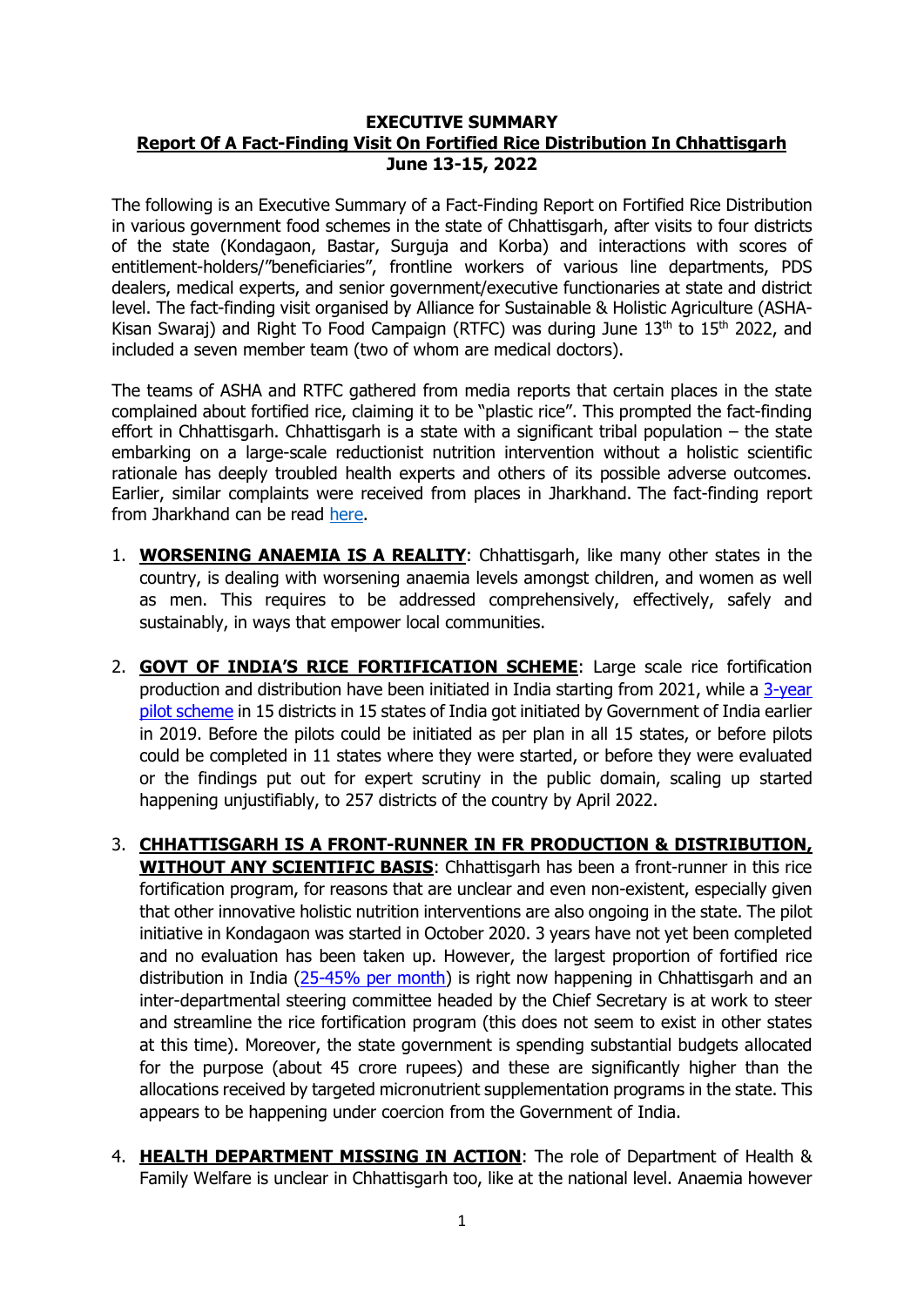is a public health issue and not a matter of feasibility or logistics of FRK blending and supply of fortified rice led by Department of Public Distribution. Health, in turn, is a State Subject as per the Constitution of India.

- 5. **RICE FORTIFICATION IS NOT EFFICACIOUS – THERE ARE ALSO SAFETY ISSUES**: Rice fortification has not been found to be an effective strategy to tackle anaemia, neither in India nor in other places in the world. This is apparent from RTI replies from Union Health Ministry's agency, from published papers and credible reviews of published materials. While there are unanswered questions on efficacy, unjustifiable costs and irreversible changes in supply chains in this strategy, there are also serious questions related to safety and regulation of fortified rice for all citizens. There are statutory regulations notified by Food Safety and Standards Authority of India (FSSAI [regulations of](https://www.fssai.gov.in/upload/uploadfiles/files/Compendium_Food_Fortification_Regulations_30_09_2021.pdf)  [2018\)](https://www.fssai.gov.in/upload/uploadfiles/files/Compendium_Food_Fortification_Regulations_30_09_2021.pdf) that have to be complied with by all Food Business Operators including agencies involved in government food schemes. Labels have to be clear, and should warn Thalassemia patients to consume iron-fortified foods only under medical supervision, and Sickle Cell Anaemia patients not to consume such foods.
- 6. **CHHATTISGARH HAS HIGH DISEASE BURDEN OF CONTRA-INDICATED CONDITIONS**: Chhattisgarh state government has to be (more) concerned about the distribution of fortified rice to its citizens given the existing disease burden in the state, of Thalassemia, Sickle Cell Anaemia, Malaria, Tuberculosis etc. No comprehensive screening exists of the former two medical conditions and micro-studies and screening projects on sickle cell disorders indicate positive results of around 9-10% (AS) of screened persons and sickle cell disease in about 0.2-0.6% (SS). It is estimated that at least 1.5 lakh persons are afflicted with SCD in the state. In one micro-study covering seven districts, thalassemia carrier was found in about 18% of the screened population in 2014. Further, it is seen that around 18% of India's malaria cases are from Chhattisgarh alone in certain years. TB prevalence is also high, with around 32500-odd cases in 2021-22.
- 7. **MEDICAL REASONS EXIST FOR ADVISING AGAINST IRON-FORTIFIED FOODS**: Medical science suggests that in the case of SCD patients, the sickle shaped cells within red blood cells breakdown easily, releasing Iron in circulation; regular destruction of Red Blood Corpuscles (RBCs) results in the build-up of body stores of iron and may lead to liver damage. Fortified Rice adds on to the iron stores which cannot be used for Haemoglobin formation, thus potentially leading to iron overload and organ (liver, endocrine system, heart) damage. In Thalassemia, frequent blood transfusion adds to Iron overload causing cardiac damage, liver fibrosis, reproductive problems, and growth retardation. Iron-fortified foods are contra-indicated here too.
- 8. **ADIVASIS ARE DISPROPORTIONATELY VULNERABLE IN THIS APPROACH**: While Adivasis constitute around 8.6% of India's total population, in Chhattisgarh, they constitute 30.6% of the population (Census 2011). There were at least 9 districts out of 18 districts at the time of Census 2011 in Chhattisgarh, where more than 40% of the total population was of adivasis. It is Adivasis who are more vulnerable to genetic disorders like SCDs and Thalassemia, compared to other ethnic groups. It is also Adivasi communities, with multiple disadvantages and vulnerabilities thrust on them, who are highly dependent on their entitlements from government food schemes.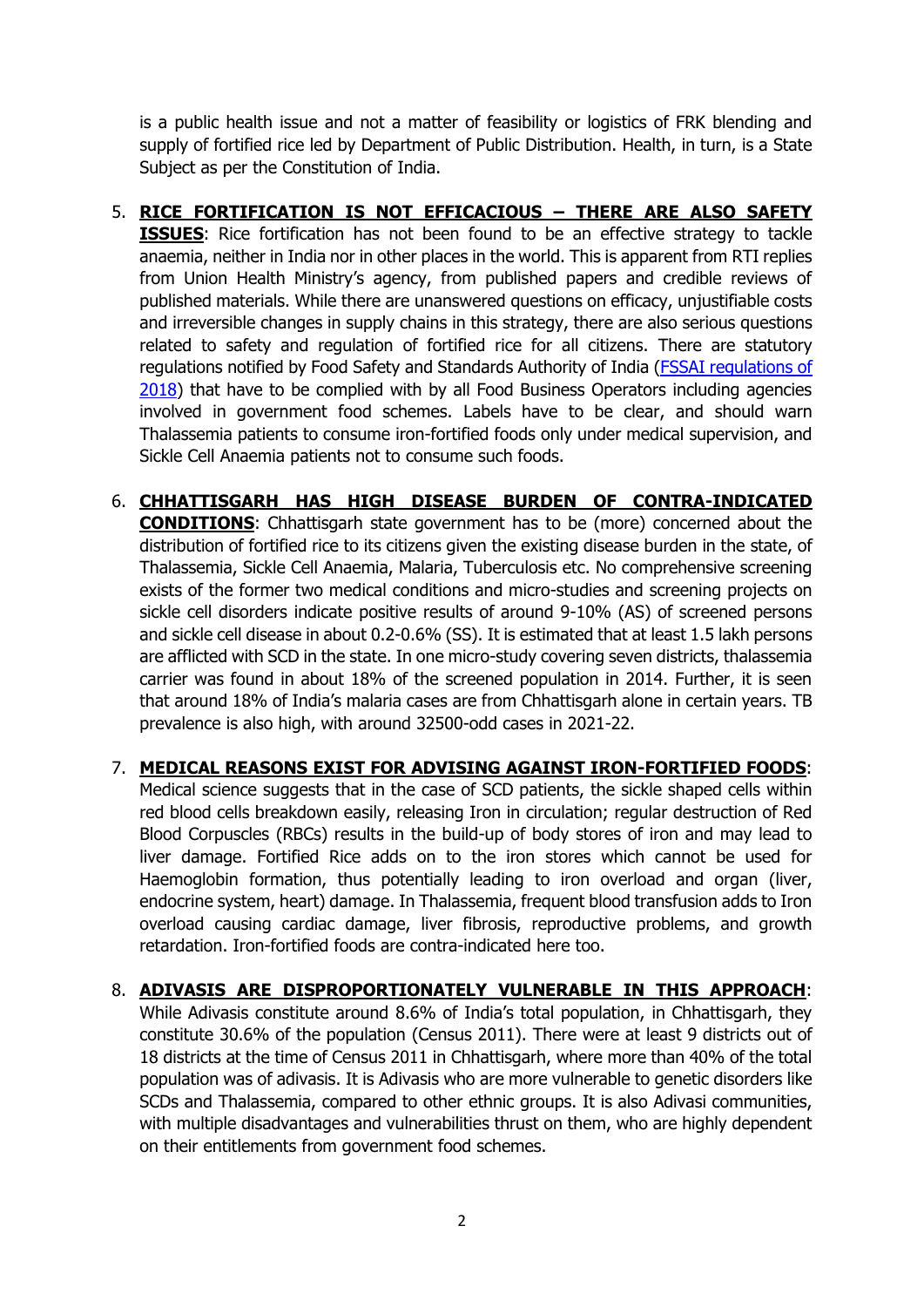- 9. **KEY FINDINGS**: Against this backdrop, the following are the key findings:
	- a. **Community Rejection Initially**: During the fact finding, at several places the team found that, communities initially rejected the fortified rice quite strongly. While some of this is linked to fears around "plastic rice", some of it was lack of preference. In one location, it was adverse effects that made the community give up consumption of fortified rice. In Kondagaon field visit, the team found that PDS beneficiaries refused to buy the fortified rice for one month. This is being sought to be overcome by the state government by aggressive publicity about the virtues of fortified rice without any messages put out on contra-indications related to iron-fortified foods.
	- b. **FRK being discarded even now**: The fact-finding teams found that even now, a significant number of people avoid eating the FRK being mixed natural rice in the PDS supplies. There are at least 3 ways that the chemical fortificants are getting discarded – one, by hand-picking during cleaning stage where women are able to recognise the FRK by color and appearance; two, when the rice is soaked in water when FRK floats up, it is removed; three, when extra water is drained out after the rice is cooked. This is happening in beneficiaries' homes as well as in anganwadis. This puts a question mark on the efficacy of this approach, apart from this being a clear violation of the WHO guidelines. Efficacy questions arise for other medical reasons also, as a perusal of published scientific literature shows.
	- c. **Adverse reactions reported after consumption of fortified rice**: During the visits, adverse physical reactions were also reported in some locations from some people. Stomach ache was the common complaint heard; however, it is unclear if fortified rice was the reason.
	- d. **Iron Fortified Rice being distributed indiscriminately and irresponsibly to unsuspecting and unknowing people**: There is indiscriminate distribution of fortified rice even to contra-indicated patients – here, multiple issues emerge. (i) there has been no comprehensive screening of the population to identify sickle cell disease persons and thalassemia patients. Therefore, the question of patients following any medical advisories does not arise; (ii) even the patients who have been identified as such have been consuming fortified rice since no one warned them against the same; (iii) in many cases, the patients have no choice other than eat the iron-fortified rice, given their poverty conditions; (iv) even if both fortified and non-fortified rice is supplied separately to each household, maintaining this distinction in the cooking practices of the household, where two types of rice are to be cooked each day may not be possible; (v) even if this is indeed put into place by over-worked women in the households where cooking food has been made their gendered responsibility, such choices don't exist for contra-indicated persons in anganwadi and school meals.
	- e. **Non-Compliance to Statutory Food Safety Regulations**: The teams also found that statutory labelling regulations are being flouted with regard to iron-fortified rice. F+ logo was not always there, nor were warning statements stencilled and labelled in all cases. Moreover, labelling was incomplete, where it was present. Importantly, compliance to labelling regulations does not mean anything much for the end consumer in this case for various reasons – in Chhattisgarh, PDS dealers, anganwadis and schools are made to return back the gunny sacks in which the rice has been supplied for government food schemes. Such rice is transferred into any bag and container from that stage on and supplied bags are returned. From that stage on, labelling holds no meaning, in that sense. Further, end consumers get their supplies in loose, and not in packaged labelled manner. The poverty, literacy and knowledge